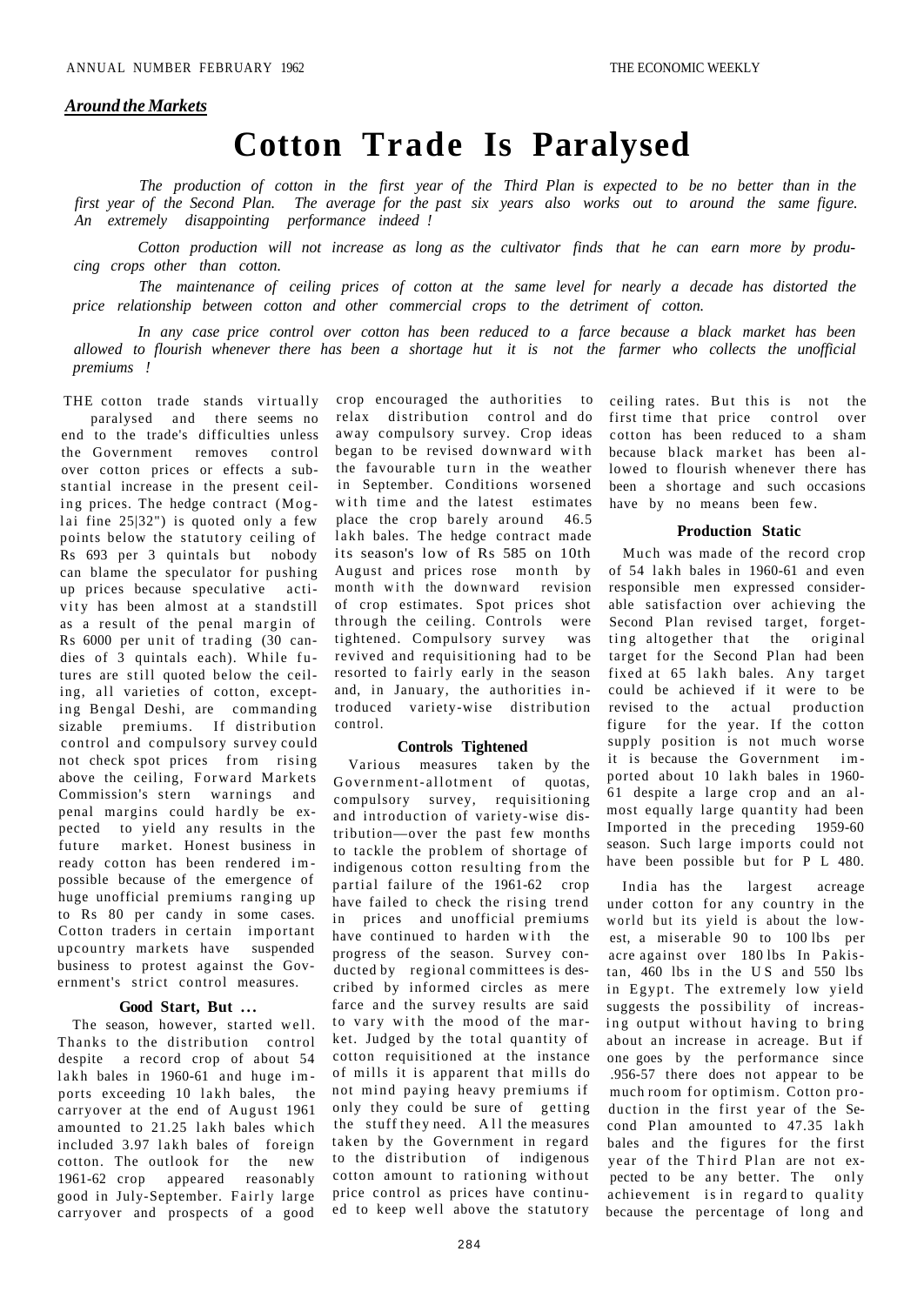medium staple in total production has been steadily rising which is to be greatly welcomed in that it is in line with consumer preference for finer varieties of cloth. But strange as it might seem increased output of superior varieties of indigenous cotton has not led to any decline in imports of foreign cotton because domestic production has been unable to keep pace with industry's growing requirements.

#### **Acreage Down, Why?**

The steady, though small, decline in acreage under cotton since 1957' 58 is an indication that cultivators prefer other crops to cotton because of the better prices they fetch. If the area under cotton has not suffered a serious decline it is probably due to natural limitations on the use of land for different crops. Indian farmer may be illiterate but he is certainly not ignorant. He understands the economics of cultivation. It is arguable that it was not merely the ideal weather which was responsible for the 54 lakh-bale crop in 1960-61; the exorbitant premiums, ranging up to Rs 200 per candy,

which cotton prices enjoyed in 1959- 60 had also a great deal to do with the following year's bumper crop. The diversion of acreage from cotton to other crops is a matter of serious concern as it indicates that the cultivator does not find cotton to be as remunerative as the other crops, And there can be no doubt that the relative movements in the prices of raw cotton and other commercial crops over the past decade have seriously upset the balance to the detriment of cotton cultivation. It is interesting to note that while the highest point recorded to date by the Economic Advisor's price index (base  $1952-53 - 100$ ) is 114 for raw cotton, the index for rapeseed has seen a high of 186, groundnut 171, raw jute 280 and tea 221. It would be idle to expect any marked improvement in cotton production unless the growers are assured that the cultivation of cotton is in no way less remunerative than other crops.

### Need for Price Incentive

The Third Plan target for cotton has been fixed at 70 lakh bales. Considering that production in the first

year of the Plan is unlikely to exceed 48 lakh bales and that it was only under very ideal weather conditions that the country had a crop of 54 lakh bales in 1960-61, it is to be wondered how the target of 70 lakh bales is to be achieved. An d yet, the target appears to be rather conservative in face of the Third Plan target for cloth. To produce 9300 million yards of cotton textiles in the last year of the Plan, cotton mills alone will require 70 lakh bales. Provision has also to be made for extra factory consumption and possibly for exports of short staple cotton. If cotton production fails to keep pace with the growing requirements of the textile industry, the shortfall will need to be made good by imports which would involve a considerable strain on the country's foreign exchange resources. For, burely, India cannot hope to get all the foreign cotton it needs under P L 480. The outlook for cotton imports in the current season itself does not appear to be very promising. Total allocations made during the current season so far total about 5.13 lakh bales. Anticipating insur-

# Two names that are trusted for quality and purity...



WO, IPC-LA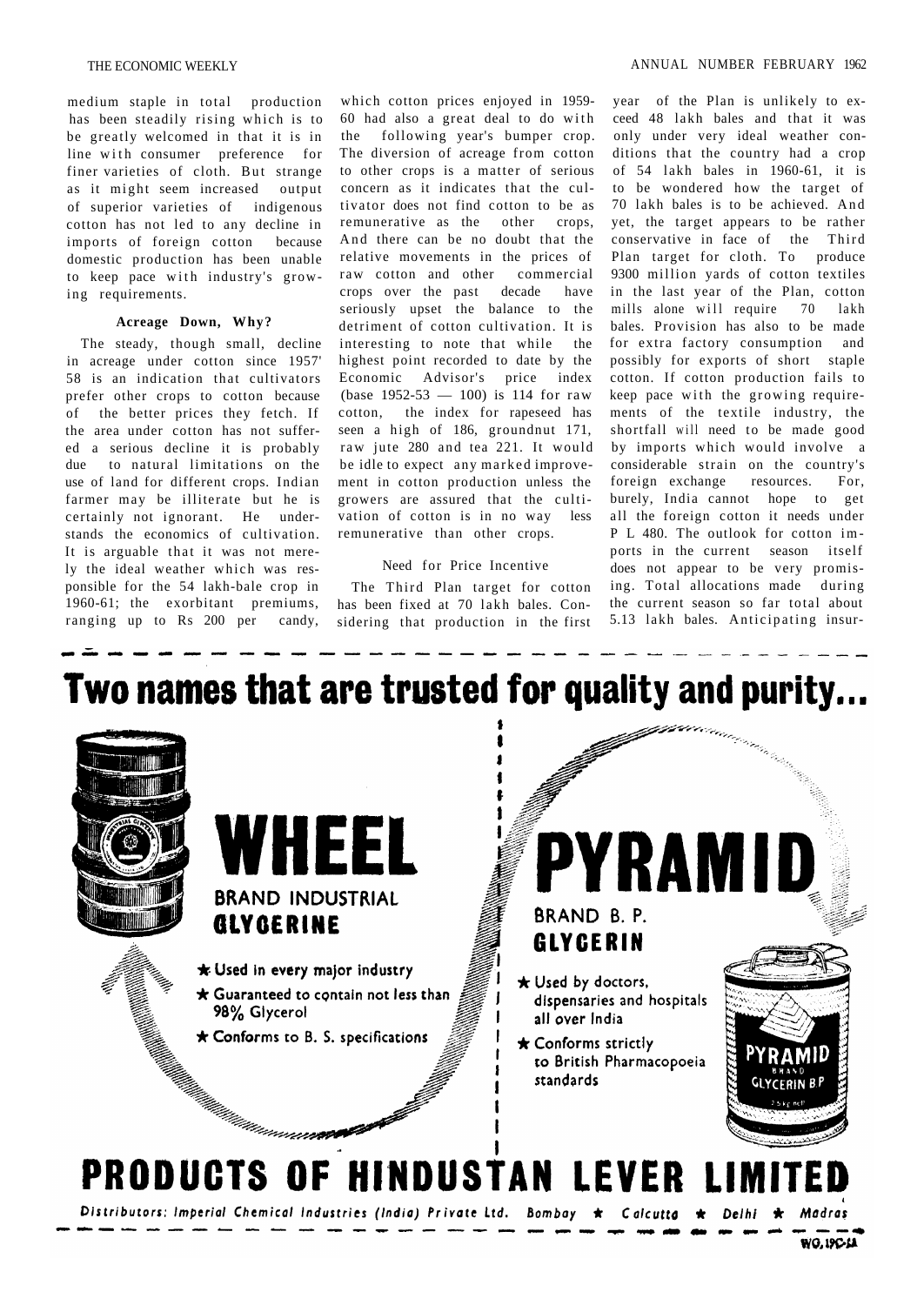mountable difficulties in achieving the target of 70 lakh bales, Indian Cotton Mills' Federation has suggested import of raw materials for the manufacture of man-made fibres as a substitute for indigenous and imported cotton. The Federation has argued that a greater yardage of fabrics could be produced in the same amount of foreign exchange if the exchange were used for im porting some of the fibres and raw materials for idigenous manufacture of man-made fibres. Besides, diversification of the production of Indian mills by the use of man-made fibres would be helpful both from the point of view of the local consumer and exports. The Federation's plea merits careful consideration because prospects of achieving the target set for cotton do not appear

### **Erratic Fluctuations in Equities**  *Stock Exchange*

NINETEEN-SIXTY-ON E has been generally described as another gainful year for investors. An d if one goes by the closing prices at the end of 1960 and 1961, the stock market's performance does give the impression of an all-round improvement in equity values during the year. A study of price movements in equity shares of 200 major companies by Harkisondas Lukhmidas, a Bombay firm of stockbrokers, shows a that only 52 shares were down over the year; 3 shares closed unchanged; 145 shares recorded gains. Of the 145 shares which were up, 49 recorded a rise of 30 per cent or more, 28 rose by between 20 and 30 per cent, 36 by between 10 and 20 per cent and the remaining 32 shares showed gains of less than 10 per cent. Out of the 52 shares that suffered losses, only 14 were down by 15 per cent or more, 14 were down by between 10 and 15 per cent and the remaining 24 shares lost less than 10 per cent.

The performance looks creditable but the market presents a very different picture if one takes a broader view, which alone really matters, of the price movements over the year as a whole. Of the 68 cleared securities listed on the Bombay Stock Exchange, 22 went below their 1960 lows and only 39 crossed their 1960 highs. A casual glance at the Vyapar's equity share index for Bombay

to be promising. Increased cotton production will remain an illusion unless the Government adopts a more realistic price policy. It would perhaps be somewhat uncharitable if no mention were to be made of the welcome change in the Government's attitude towards exports. The Government had made a complete mess of exports in the previous season notwithstanding fairly comfortable supply. But this season, the authorities have already released 2 lakh bales of Bengal Deshi for export and the entire quantity has been sold out. Possibly another 50,000 bales will be allowed for export during the season because of the larger Deshi crop which has littie bearing on the overall supply position of cotton because of its restricted internal connsumption.

shows how difficult a time the market had in 1961. Only once, on 7th June, did Vyapar'a equity share index rise above its 1960 high of 150.39 recorded in the last week of July and that, too, only by a nominal margin of 0.44. The behaviour of the Financial Express sensitive index for equities was not much different. The regional index for Bombay hit a high of 134.23 in 1961 against 132.89 in the previous year. But while the Bombay index did strike a new high, the all-India index and the regional indexes for Calcutta and Madras came nowhere near their 1960 peaks of 134.43. 133.98 and 140.51 respectively.

The percentage variations in equity values as measured by the high and low points recorded during the year were narrower in 1961 than in 1960. Trading in 1960 was characterised by two broad movements; the market recorded an impressive rise between January and July and this was followed by a precipitous fall which was carried right up to the beginning of 1961. The market movements in 1961 were quite erratic and in technical language, Dalai Street was a trading market throughout the year, moving well within the two points set by the 1960 high and the 1961 January low. A few broad movements stand out quite prominently and they deserve brief mention. After declining from

150.39 in July 1960 to 127.19 in January 1961, Vyapar's index recovered to 148.11 in March, reacted to 138.36 in April, improved to 150.83 in June, fell to 134.29 in August, recovered to 150.07 in November, eased again to 137.10 in December from where it recovered to 147.05 in the beginning of 1962 and has been moving irregularly lower since then.

### **Fluctuations Explained**

The sharp decline from the 1960 high had brought equities to levels which looked quite attractive for investors and this caused an upward movement in January which gathered momentum after the Budget, partly due to the relief in bonus tax and partly, because almost all the additional tax burden was in the form of indirect levies. The impressive rise between January and March called for a technical correction and when the corrective movement got underway, the market was rudely shaken by the Estimates Committee's recommendation that the entire investible funds of the Life Insurance Corporation should be taken over by the Government in order to realise better the objectives of nationalisation. The panicky selling that followed the report quickly tilted the balance against bears. The market, began to improve and the recovery was helped by the flow of satisfactory corporate news.

But even before the market could reach the I960 peak, the Government, got worried about the rising trend in equity prices, thinking that speculation had taken an unhealthy turn even though the market had not faced any payments difficulty. The stock exchange auhorities had been taking necessary measures to ensure the liquidity and solvency of the market. For quite a long while, market sentiment was swayed mainly by rumours that the Government was contemplating stern measures to enforce stricter discipline on the market. Equities continued to decline until August-end when the market took an upturn once again which lasted till about the middle of November. Sentiment was helped by good corporate news, selective support from L.IC and the end of uncertainty about regulation of stock exchange activity. Stock exchange presidents formed an all-India committee which later decided on a system of automatic margins to take care of excessive rise or fall